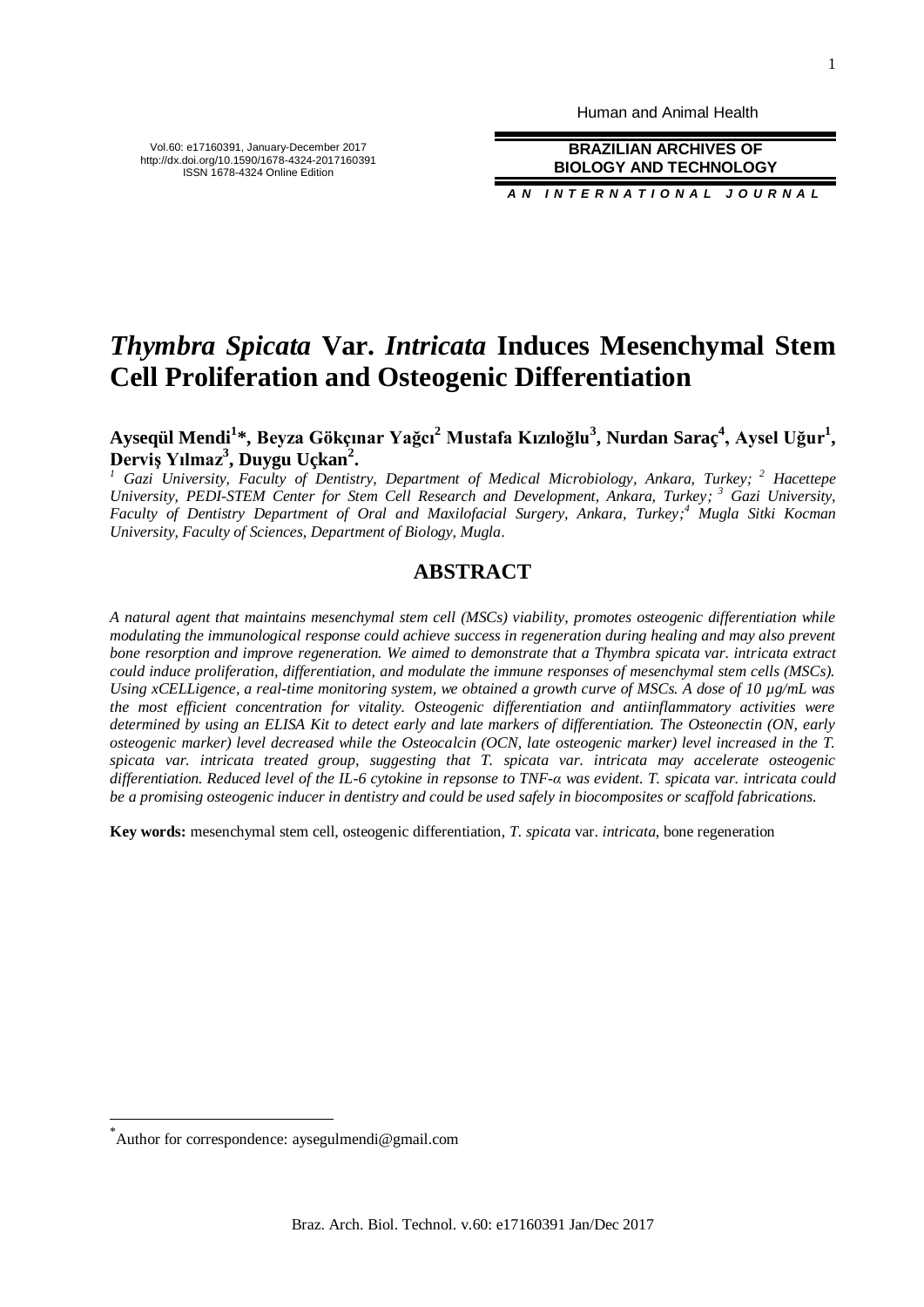# **INTRODUCTION**

Dental pulp mesenchymal stem cells (DP-MSCs) are a type of mesenchymal stem cell  $(MSCs)$  found in the cell-rich zone of the pulp tissue of teeth<sup>1</sup>. DP-MSCs have a strong self-renewal ability and the potential for multi-directional differentiation, which gives them great therapeutic potential for repairing damaged and/or defective  $tissue<sup>2</sup>$ .

The presence and maintenance of alveolar bone is tooth dependent. After tooth extraction, the alveolar bone is slowly resorbed down to the body of the jaw bones. In cases of complete tooth loss, there is progressive bone resorption, which can result in extensive atrophy of the jaw bones and lead to major clinical challenges for implant placement and the construction of dental prostheses<sup>3</sup>. Even without therapeutic intervention, the periodontium can exhibit a significant capacity for regeneration. However, such endogenous activity has limited capacity for periodontal regeneration. In addition, the impairment of bone formation increases in patients with osteoporosis and diabetes mellitus and related conditions<sup>4</sup>. We hpothesize that a natural agent that maintains MSCs viability, promotes osteogenic differentiation while modulating the immunological response could achieve success in regeneration during healing and may also prevent bone resorption and improve regeneration.

*Thymbra spicata* L. a wild medicinal plant of Eastern Mediterranean countries; is represented by namely *T. spicata* var. *spicata* and *T. spicata* var. *intricata* in Turkey<sup>5</sup>. The main componenet, Carvacrol, predominates (>80%) in the essential oil and demonstrated significant level of anti-hypercholesterolaemic and antioxidant activities in mice<sup>6</sup>. Also carvacrol has been observed with many diverse physiological actions, such as antibacterial<sup>7</sup>, antiinflammatory<sup>8</sup>. Dried herbal parts of the plant are used as herbal tea, and in folk medicine to treat asthma, colic, bronchitis, coughs, diarrhoea and rheumatism in various parts of Turkey<sup>9</sup>. It was important for our study that dried *T. spicata* herb contain 1925.7 mg/kg Ca since experimental evidence clearly indicates the key role of  $Ca^{2+}$  in osteoinduction<sup>10, 11</sup>.

Although various physiological activities of *T. spicata* have been demonstrated, its link to osteogenic differentiation of mesenchymal stem cells has never been explored. In the present study, we hypothesized that *T. spicata* var. *intricata* could maintain the viability of DP-MSCs, induce promote their osteogenic differentiation, which may enable the successful regeneration of hard tissues. We also used bone marrow derived MSCs as control.

## **MATERIALS AND METHODS**

#### **Extraction of Plant Samples**

*T. spicata* var. *intricata* flower buds were purchased from the local market in Mugla, Turkey. The air-dried plant samples were extracted with ethanol (Merck, Taufkirchen Germany) using a Soxhlet apparatus. The extracts were evaporated and stored in sterile opaque glass bottles under refrigerated conditions until use. The dried extract was prepared in DMEM-LG with 10% foetal bovine serum (FBS) (Invitrogen, Carlsbad, Calif., USA), 1% L-glutamine (Sigma, Taufkirchen Germany) and 1% Penicillin-Streptomycin (Invitrogen, Carlsbad, Calif., USA) for the studies.

#### **Isolation and Culture of Dental Pulp Mesenchymal Stem Cells**

Human dental pulp tissue was obtained from patients (15-20 years of age) who were undergoing extraction of their third molars for orthodontic reasons at the Department of Oral and Maxillofacial Surgery, University of Gazi, Ankara. All patients provided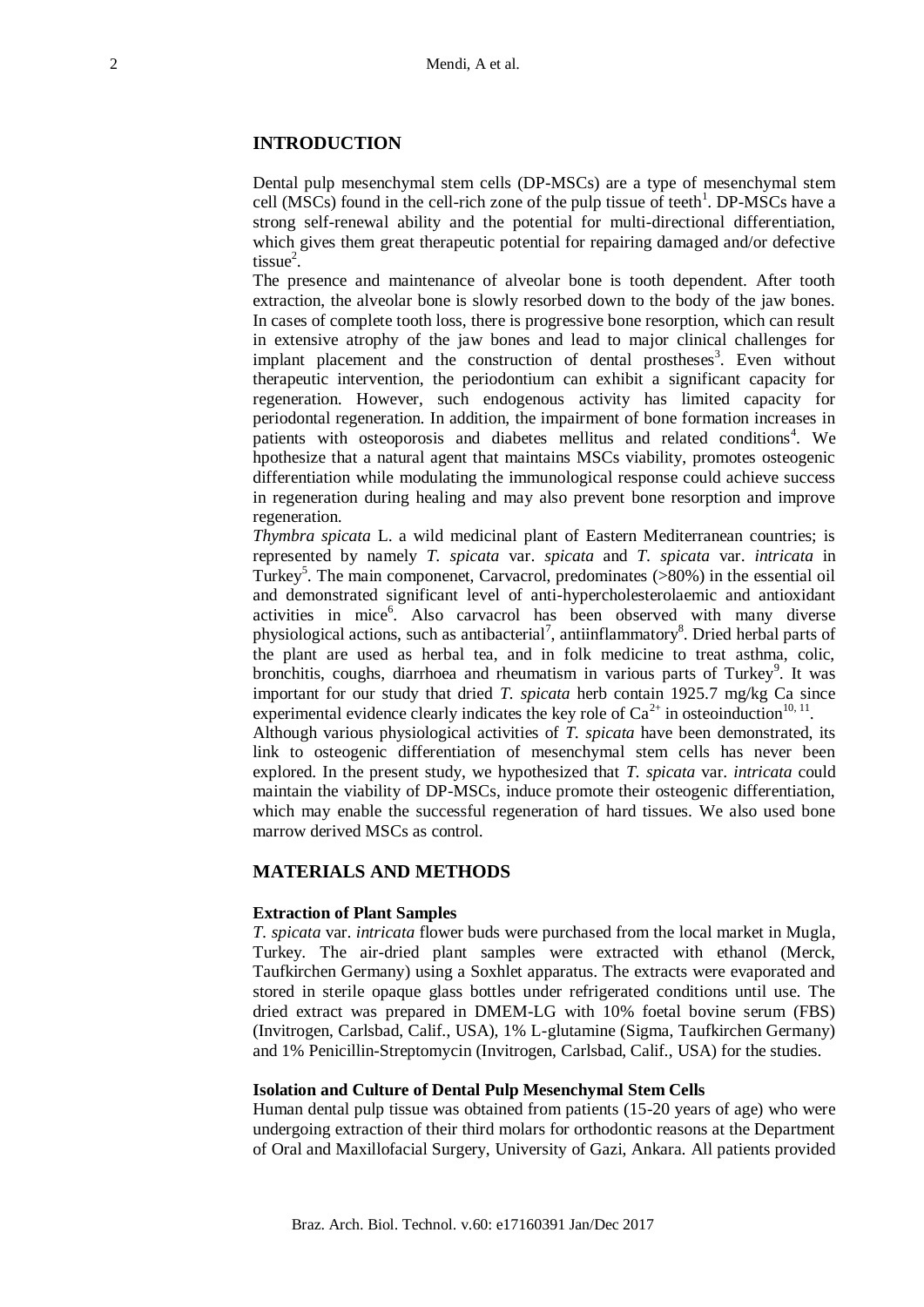informed consent (Ethics Commit. Rep. No: G.Ü. B30.2. GÜN 0.21.71.00). After the tooth surfaces were disinfected, the teeth were mechanically fractured, and the dental pulp was gently isolated with forceps. The pulp tissue was rinsed in  $\alpha$ -MEM supplemented with 2 nM L-glutamine, 100 U/mL penicillin, 100 μg/mL streptomycin and 10% fetal bovine serum (FBS, Invitrogen) (hereafter referred to as the MSC culture medium), after which it was minced into fragments of 1 to 2  $\text{mm}^3$ . The tissue fragments were cultured in T75 Nunc plates in the MSC culture medium at  $37^{\circ}$ C in a humidified atmosphere containing  $5\%$  CO<sub>2</sub>. Human BM-MSCs were a kind gift from Hacettepe University Center for Pediatric Stem Cell and Research and Development. BM-MSCs were suspended at a concentration of  $1x10^6$  cells/mL in MSC culture medium. The culture media was changed every 2 to 3 days, and the cell cultures were monitored regularly with an inverted microscope (Olympos CKX41, Tokyo, Japan). Upon reaching 70-80% confluence, the cells were harvested with 0.05% Trypsin/EDTA (Sigma, Taufkirchen Germany) and sub-cultured for further experiments.

#### **Immunophenotypic Analysis**

The culture-expanded adherent cells were analysed by flow cytometry (BD FACSAria, USA). The antibody panel included CD29- FITC (e-bioscience, USA); CD73-PE (BD, USA), CD 90-PE (BD, USA), CD44-PE (e-bioscience, USA) as mesenchymal stromal markers, as well as their isotype controls. CD45-FITC (BD, USA); CD14-PE (BD, USA); and CD34-FITC (BD USA) were used as haematopoietic markers to exclude cells of haematopoietic origin. The relative frequencies of the cells that expressed the respective surface markers were analysed using FACS Diva software 6.0.0 (BD) by acquiring 10,000 events for each sample.

# **Effect Of** *T. spicata* **var.** *intricata* **on Proliferation of the MSCs Using the xCELLigence System**

Initially we examined the proliferation of DP-MSCs in a 24 well culture microplate seeded at a density of  $5000$  cell/cm<sup>2</sup>. DP-MSCs were cultured with different concentrations (1, 3, 5, 10, 25, 50, 75, and 100 µg/mL) of *T. spicata* var. *intricata* up to the control group had 90% confluency. Cells were counted by trypan blue method and the three concentrations which induced the cell number was selected for xCELLigence analysis (data not shown). The xCELLigence system was used according to the manufacturer's instructions<sup>12</sup>. Briefly, the E-plate 96 was connected to the xCELLigence system and verified in the cell culture incubator to ensure that proper electrical contacts were established, and the background impedance was measured. Subsequently 100 μl of MSCs culture media containing 5, 10 and 25 µg/mL *T. spicata* var. *intricata* extract and standart culture media as control were added into each well of E-plate 96. Meanwhile, the cells were resuspended (5000 cells/cm<sup>2</sup> ) in MSC culture media for their concentration. 100 μl of each cell suspension was added to each well, in order to determine effect of *T. spicata* var. *intricata* extract on cell proliferation. Cell growth and proliferation were monitored every 30 min for up to 290 h. The growth curve, cell index, and doubling time (DT) values were determined.

# **Effect of** *T.spicata* **var.** *intricata* **on MSCs Differentiation**

The concentration that decreased the doubling time and increased the proliferation was selected based on the results from the xCELLigence system analysis. The selected concentration was added to the osteogenic and adipogenic differentiation media<sup>13</sup>. The images were obtained with a CKX41 digital imaging microscope (Olympus, Tokyo, Japan). The secreted Osteocalcin (OCN) and Osteonectin (ON) levels in the supernatants were assessed using an ELISA kit according to the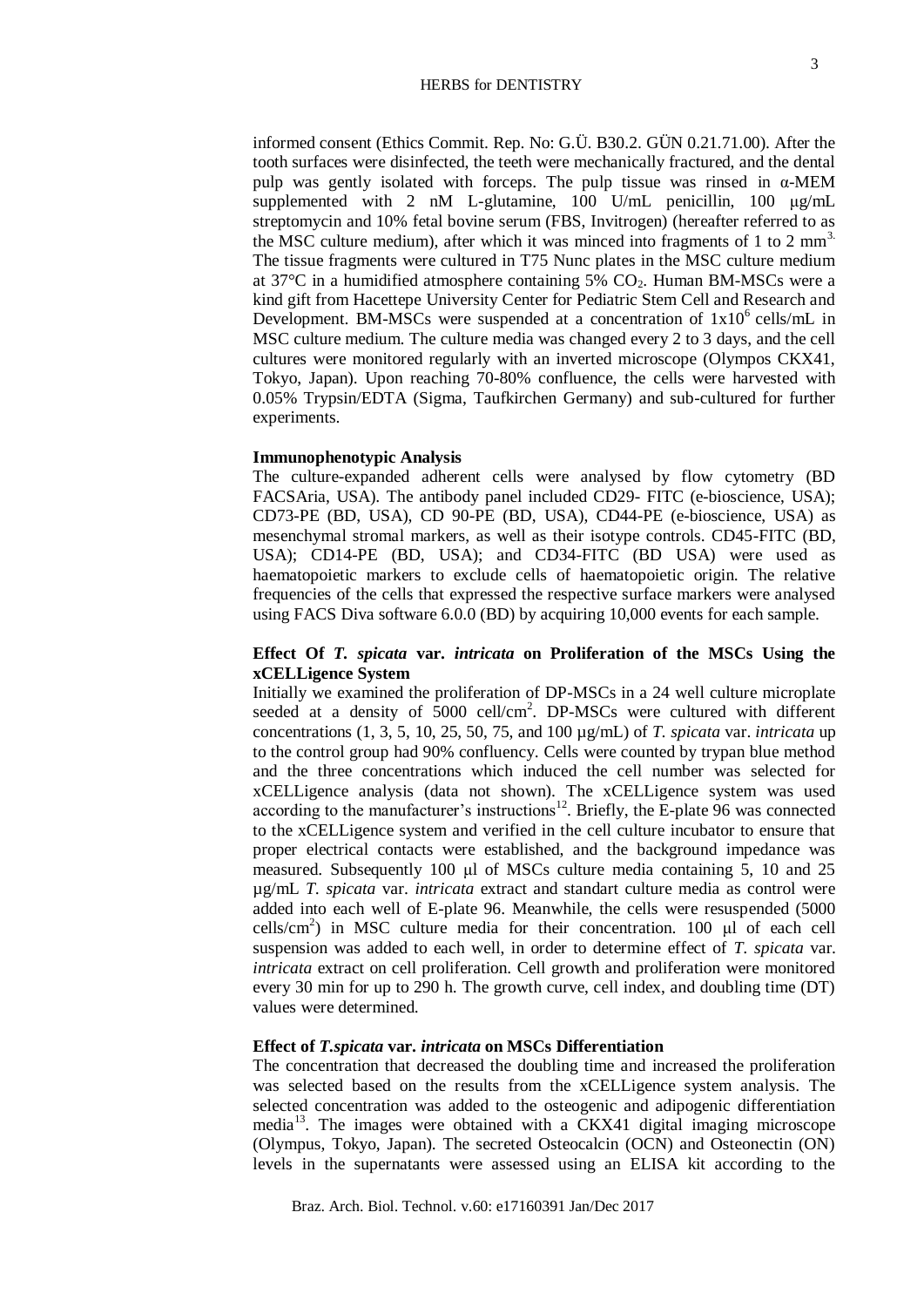manufacturer's instructions (R&D Systems, Inc. Minneapolis). The limits of detection for the ELISA were 1.2 to 75 ng/mL for OCN and 1.56 to 50 ng/mL for ON.

## **Determining the Immunomodulatory Activities**

DP- and BM-MSCs were plated at a density of 5000 cell/cm<sup>2</sup> in 96-well culture plates and allowed to attach overnight. The cells were pretreated with 10 μg/mL *T. spicata* var. *intricata* extract for 1 h, and 10 ng/mL TNF-α were then added. After 24 h, the cell culture supernatants were collected and stored at -80°C for use in the IL-6, IL-10 ELISAs, according to the manufacturer's instructions. The ELISA limits were 0,052-0,118 pg/mL for IL-6 and 0,39-25 pg/mL for IL-10. Media alone, with TNFα, and with *T. spicata* var. *intricata* were included as controls.

# **Statıscal Analysıs**

All calculations were performed using the RTCA integrated software of the xCELLigence system. The RTCA software fits the curve of the selected sigmoidal dose response equations to the experimental data points. The data are presented as the mean  $(\mu g/mL) \pm SD$  (n=4). For the proliferation experiments, the statistical analysis was performed using one-way analysis of variance  $(ANOVA)$   $(p<0.05)$ .

# **RESULTS**

# **Identification of MSCs**

The common MSC markers (CD29, CD73, CD44, and CD90) were constitutively positive (>95%) and the hematopoietic markers (CD14, CD34, and CD45) were negative (>95) in all samples tested, indicating a mesenchymal origin of the cells (Figure 1).



**Figure 1:** Surface markers of DP-MSCs and BM-MSCs

#### **xCELLigence Assays**

Trypan blue assay showed that the concentrations between 1-5 µg/mL and 25-100 µg/mL reduced the viability of DP-MSCs. 10µg/mL was found close to the Control group (data not shown). We selected 5, 10, and 25  $\mu$ g/mL for the xCELLigence analysis system (Figure 2). The xCELLigence analysis showed that the growth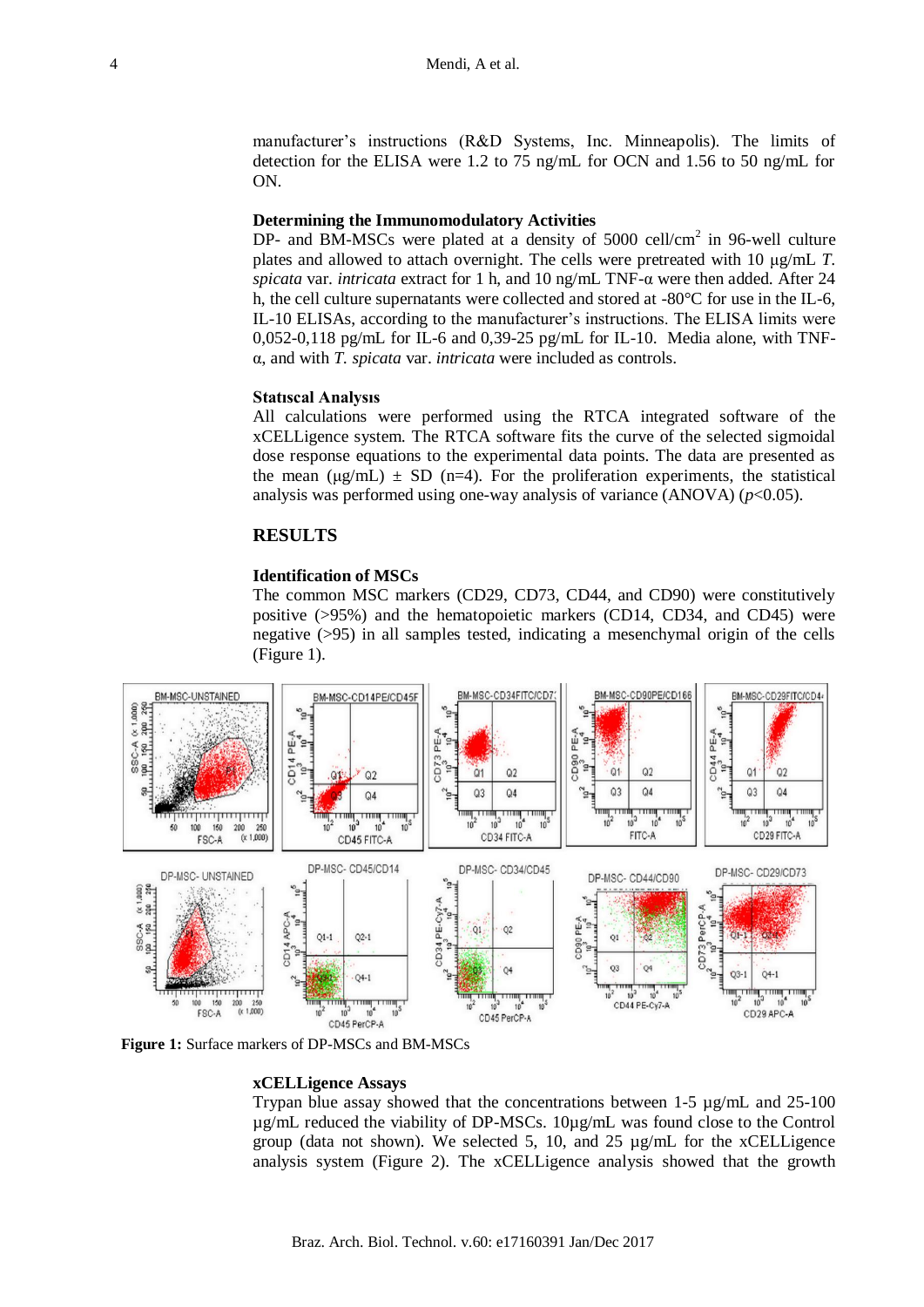curves of the DP-MSCs and BM-MSCs treated with *T. spicata* var. *intricata* were slightly lower than the growth curve of the controls, but they were close to each other for the culture period except 5  $\mu$ g/mL. We determined the cell indexes for the time intervals of the lag, log, and plateau phases using the growth curve. xCelligence assay showed that cells treated with *T. spicata* var. *intricata* had lower adhesion, but similar viability when compared with control cells. The doubling time (DT) was reduced at 10 µg/mL in DP-and BM-MSCs. Thus, *T. spicata* var. *intricata* could be a good proliferation inducer. The  $IC_{50}$  value was found 7,7  $\mu$ g/mL for DP-MSCs and 17 µg/mL for BM-MSCs at 290 h.



**Figure 2:** xCELLigence analysis of DP-MSCs and BM-MSCs. Growth curve of the cells. a1) DP-MSCs, b1) BM-MSCs; doubling time of the DP-MSCs (a2) and BM-MSCs (b2) and the cell indexes at lag mid log, and stationary phases (c) of the cells were determined.

#### **Differentiation Assays of MSCs**

Subsequently, the characteristics features of the cells were studied. (Figure 3). Adipogenic differentiation exhibited a quite difference in DP-MSCs treated with *T. spicata* var. *intricata*. Approximately 20% of the cells became rounder; however, no lipid droplets were observed in DP-MSCs. In contrast to adipogenic differentiation, the DP-MSCs underwent rapid osteogenic differentiation. Calcium granules similar to bone nodules were seen in BM-MSCs. *T. spicata* var. *intricata* treated DP- and BM-MSCs showed more osteogenic differentiation than the control cells. We also determined the levels of the ON and OCN osteogenic markers.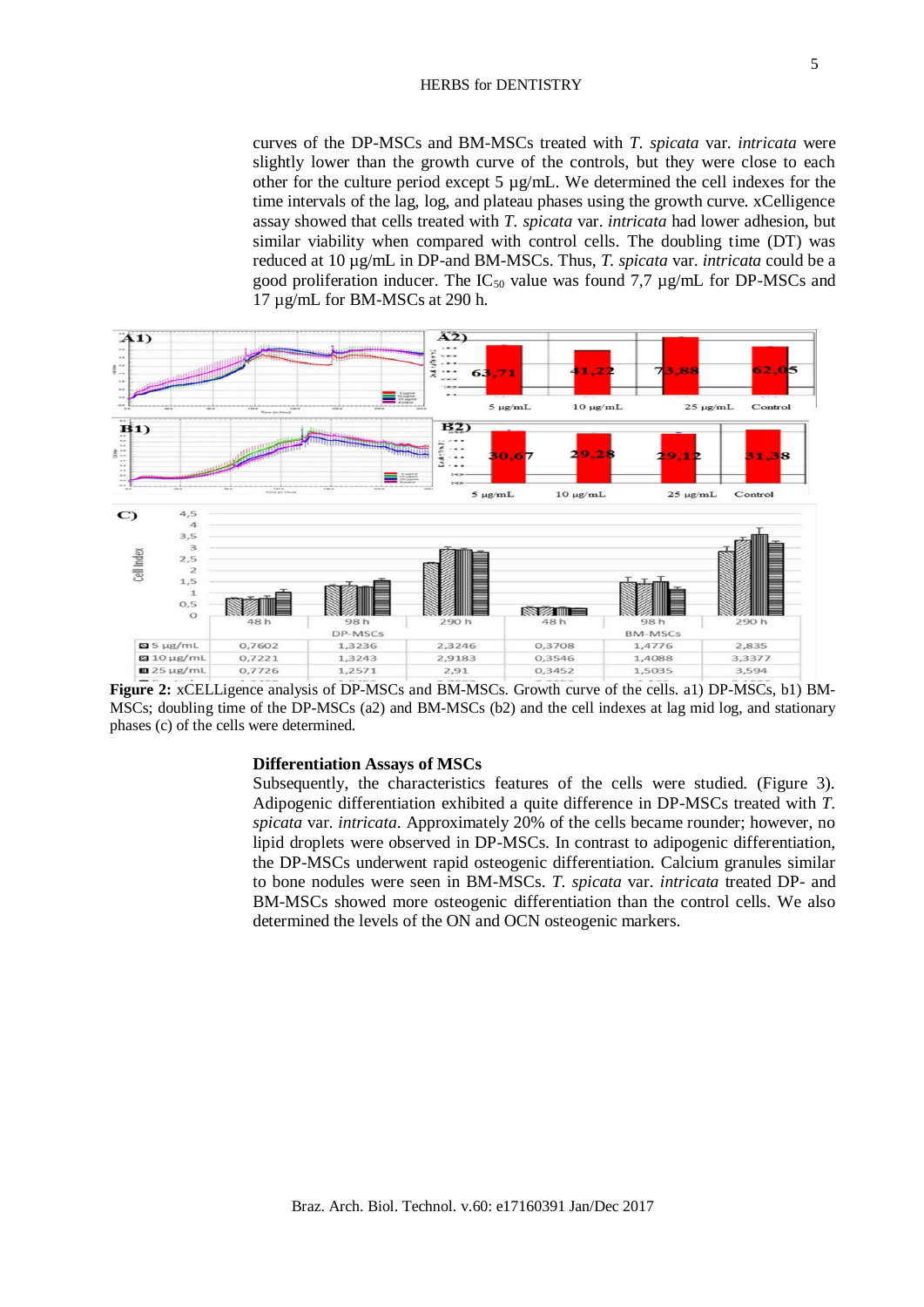

**Figure 3:** Differentiation potential of DP-MSCS (I) and BM-MSCS (II). adipogenic differentiation was not shown in DP-MSCs (I.a1) while BM-MSCs (II.a1) were well differentiated. Although *T. spicate* var. *intricata* lead to cell morphology changes in adipogenic differentiation of DP-MSCs (I.b1), it was not occured like BM-MSCs (II.b1). Osteogenic differentiation was observed in DP-MSCs (I.a2) and BM-MSCs (II.b2). The extract of *T. spicata* var. *intricata* induced both DP-MSCs (I.b2) and BM-MSCs (II.b2) osteogenic differentiation (4x, Olympos CKX41, Japan). Osteonectin (III) and osteocalcine (IV) levels are calculated from supernatant of culture medium.

# **Determining the Preventive Effect of** *T. spicata* **var.** *intricata* **on the Inflammatory Response of MSCs Following TNF-α Stimulation**

Figure 4 shows the antiinflammatory activities of *T. spicata* var. *intricata*. Obtained data showed an antinnflammatory and immunomodulatory effect of the extract.



**Figure 4**: IL-6 (a) and IL-10 (b) level determined in the culture supernatant of DP and BM-MSCs.

# **DISCUSSION**

In the present study, we demonstrated that *T. spicata* var. *intricata* extract can induce proliferation, differentiation, and modulate the immune responses of DP- and BM-MSCs. Initially, we aimed to define the effective concentration of *T. spicata* var. *intricata*. Using the xCELLigence system, we obtained a growth curve for MSCs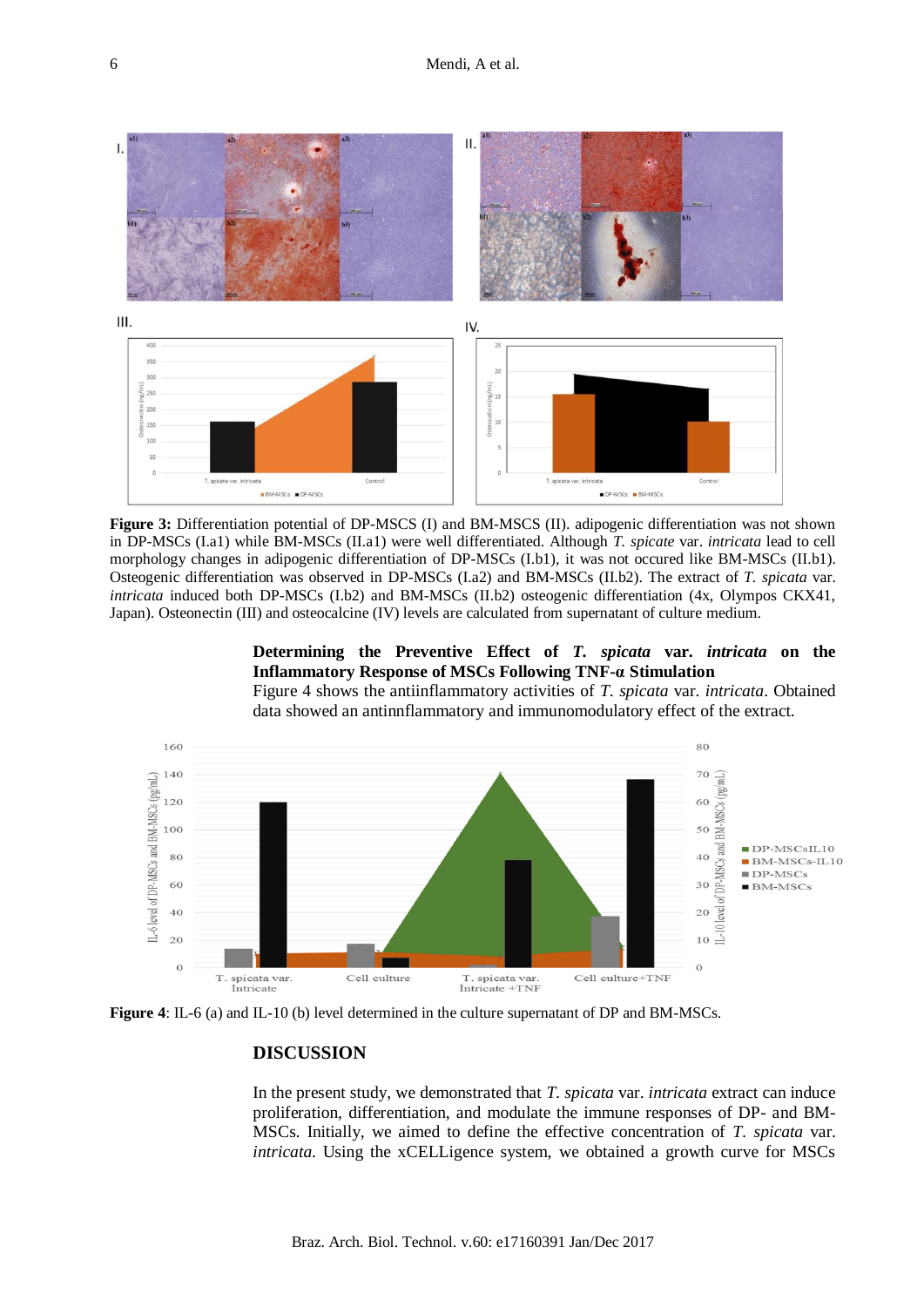which provides information on three parameters: the lag phase before cell proliferation is initiated after subculture, the DT in the middle of the exponential growth phase, and the terminal density<sup>2</sup>. The lag phase is the time period when the cells are recovering from trypsinization, synthesizing new extracellular matrix and cytoskeleton, and adapting for attachment, spreading and re-entering the cell cycle. Cells do not divide in the lag phase<sup>13</sup>. We could conclude that  $T$ . *spicata* var. *intricata* reduced the adhesion of DP-MSCs at 48h and 98h whilst BM-MSCs were adhered and proliferated more than the Control group. Ideally, towards the end of the log phase, the culture becomes confluent and its growth rate reduces, and in some cases, cell proliferation ceases. At this stage, the culture enters the plateau, or stationary phase, in which cell division is balanced by cell loss. DP-MSCs were still alive where BM-MSCs began to reduced their cell number. Also *T. spiacata* var. *intricata* reduced the DT of DP- and BM-MSCs suggesting that it would be an advantage in if used as a filling material scaffold in dental therapies.

Oriental medicine practices are primarily based on personal experience, which often result in unknown mechanisms and difficulties in dose specification. We used a realtime monitored system, xCELLigence, to determine the effective concentration. The xCELLigence system is much more sophisticated than other conventional endpoint, cell-based assays. Real-time and continuous monitoring enable the label-free assessment of cell proliferation, viability, and cytotoxicity by showing the physiologic state of the cells and eliminating expensive reagents that are used in  $\frac{1}{2}$  conventional cell analyses<sup>14</sup>.

The osteogenic differentiation potentials of DP-MSCs in vitro and in vivo have been well documented in a variety of studies<sup>2, 15</sup>. Adipogenic differentiation was not seen in DP-MSCs while BM-MSCs were well differentiated. Our findings were agree with those of Gronthos et  $al^2$ , who expanded DP-MSCs from single-cell clones and demonstrated that they exhibited osteogenic differentiation and did not form lipidladen adipocytes. During osteogenic cell differentiation, the markers of the undifferentiated cells are gradually turned off, and the differentiation markers are sequentially expressed. We observed the sequential secretion of proteins at the end of the assay, in which the ON levels decreased in the *T.spicata* var. *intricata*-treated group compared to the control group. ON is an early marker of osteogenesis that is synthesized by preosteoblasts and has less affinity to collagen. The ON transcript is quite stable, with a half-life of  $>24$  hours under conditions of transcription arrest<sup>16</sup>. The *T. spicata* var. *intricata*-treated DP- and BM-MSCs exhibited higher OCN levels than the untreated DP- and BM-MSCs. We suggest that *T. spicate* var. *intricata* accelerates the differentiation of MSCs. Therefore, *T. spicata* var. *intricata* could be a safe inducer for both healthy and medically compromised patients.

Both IL-6 and IL-10 were present in the DP- and BM-MSCs cell culture supernatants<sup>4</sup>. Our results showed that when the extract used alone the IL-6 level was increased in BM-MSCs while it was decreased in DP-MSCs. On the other hand in contrast with this result, the DP-MSCs were pretreated with *T. spicata* var. *intricata*, before TNF-α stimulation the IL-6 level decreased at a ratio of 94% and 42% in DP-MSCs and BM-MSCs respectively. This result raise the possibility that the number of IL-6 receptor on cell membrane may be important factor controlling the IL-6 response in target tissues in physiological or pathological conditions. In similar with our results some reports suggested that when soluble IL-6 receptor is available, IL-6 additionally acts on osteoblasts to induce their differentiation<sup>17</sup>. Increased ostegenic activity could be linked to the induced IL-6 activity in BM-MSCs. IL-6 is a multifunctional cytokine that regulates pleiotropic functions of cells and tissues $18$ . Reduced IL-6 in response to TNF-α showed that *T. spicata* var. *intricata* could be a well immunomodulatory agent in inflammatory cnditions. There have been many reports which suggest that IL-6 plays an important role in osteoclastic bone

Braz. Arch. Biol. Technol. v.60: e17160391 Jan/Dec 2017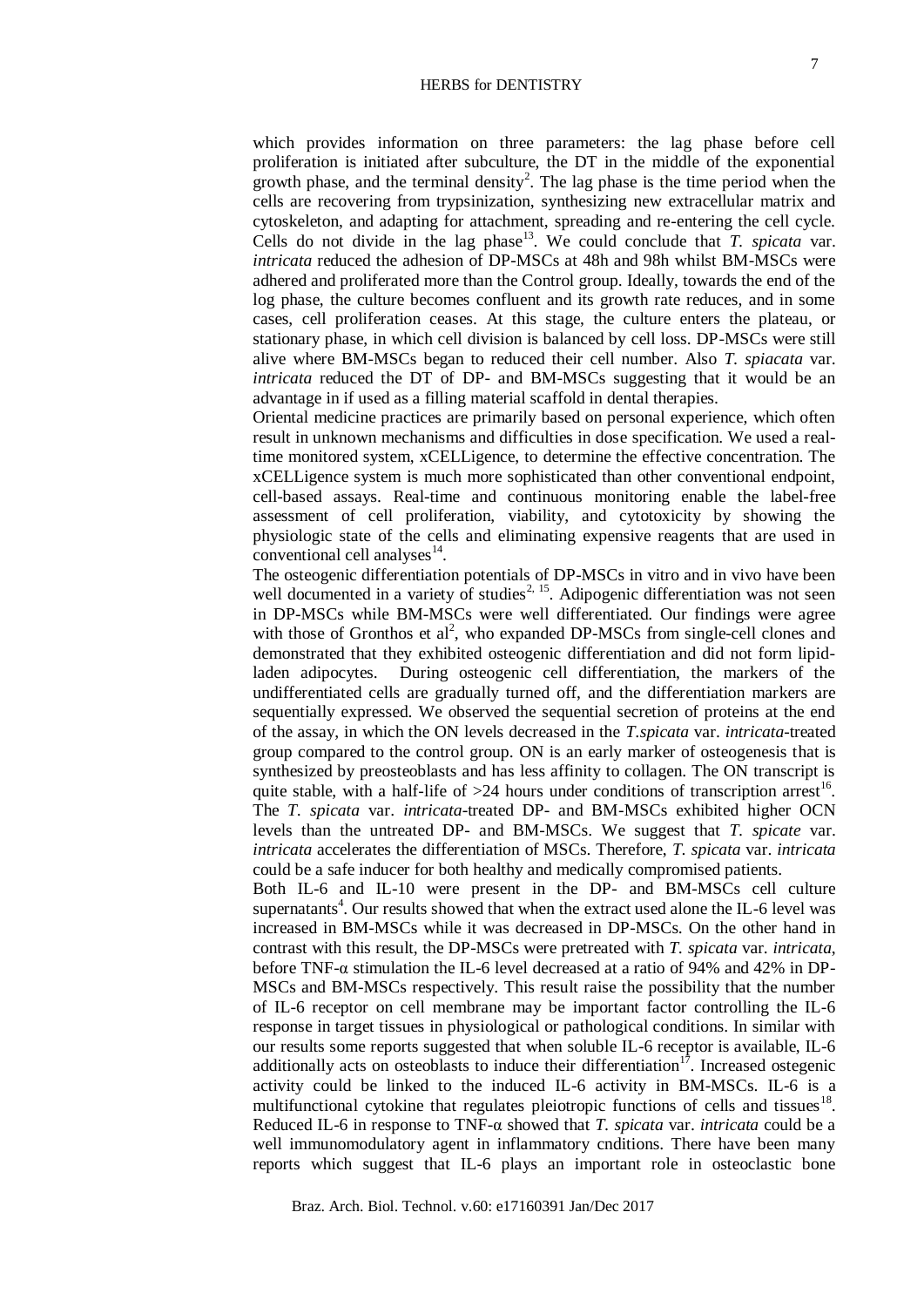resorption in vitro as well as in vivo $19$ . According to our results and the reported data a coculture study with osteoblasts and osteoclast treated with *T. spicata* var. *intricata* should be done.

Here we demonstrated a *T. spicata* var. *intricata* extract can induce osteogenic differentiation, and modulate the immune responses of DP-MSCs and BM-MSCs. To introduce a new material to be used as a new scaffold in bone regeneration cell growth properties and osteogenic stimulation potency should be determined, and in vitro cell culture studies are required to cary the new material to the stage of animal studies. *T. spicata* var. *intricata* could be a promising osteogenic inducer in dentistry and could be used safely in biocomposites or scaffold fabrications.

## **ACKNOWLEDGEMENT**

This study was supported by the Turkish Scientific and Technological Research Council (TUBITAK), Project no: SBAG 113S448. We specially thank to Prof. Dr. Petek Korkusuz and Sevil Köse for assistance in xCELLıgence assays and analysis.

#### **CONFLICT OF INTERESTS**

Authors declare that there is no conflict of interests.

#### **REFERENCES**

- 1. Estrela C, Alencar AHGD, Kıtten GT, Vencıo EF, Gava E. Mesenchymal stem cells in the dental tissues: perspectives for tissue regeneration. Braz Dent J. 2011; 22: 91–8.
- 2. Gronthos S, Mankanı M, Brahım J, Robey PG, Shı S. Postnatal human dental pulp stem cells (DPSCs) in vitro and in vivo. Proceed Nat Acad Sci. 2000; 97: 13625–30.
- 3. Hoıruchı K, Amızuka N, Takeshıta S, Takamatsu H, Katsuura M, Ozawa H, Toyama Y, Bonewald LF, Kudo A. Identification and chracterization of a novel protein, perostin, with restricted expression to periosteum and periodontal ligament and increased expression by transforming growth factor beta. J Bone Miner Res. 1999; 14: 1239-49.
- 4. Egermann M, Goldhahn J, Schneider E. Animal models for fracture treatment in osteoporosis. Osteoporos Int. 2005;16 (suppl2): 129–38.
- 5. Tanker M, Ilisulu F. *Thymbra spicata* L. var. *spicata:* one of the plants used in Turkey as thyme. Turk J Bot. 1984; 8: 104–108.
- 6. Akkol EK, Avci G, Kucukkurt I, Keles H, Tamer U, Ince S, Yeşilada, E. Cholesterolreducer, antioxidant and liver protective effects of *Thymbra spicata* L. var. *spicata*. J Ethnopharmacol. 2009;126: 314–9.
- 7. Chami F, Chami N, Bennis S, Trouillas J, Remmal A. Evaluation of carvacrol and eugenol as prophylaxis and treatment of vaginal candidiasis in an immunosuppressed rat model. J Antimicrob Chemo. 2004; 54: 909–14.
- 8. Landa P, Kokoska L, Pribylova M, Vanek T, Marsik P. In vitro anti-inflammatory activity of carvacrol: inhibitory effect on COX-2 catalyzed prostaglandin E(2) biosynthesis. Arch Pharm Res. 2009; 32: 75–8.
- 9. Baser KHC. Her Derde Deva Bir Bitki-Kekik. Bilim ve Teknik. 2001;74: 4
- 10. Kizil S. Determination of essential oil variations of *Thymbra spicata* var. *spicata* L. naturally growing in the wild flora of East Mediterranean and Southeastern Anatolia regions of Turkey. Indust Crops and Prod. 2010;32: 593-600.
- 11. Chai YC, Roberts SJ, Schrooten J, Luyten FP. Probing the osteoinductive effect of calcium phosphate by using an in vitro biomimetic model. Tiss Eng Part A. 2011; 17: 1083–97.
- 12. Roche Diagnostics. GmbH.Introduction of the RTCA SP Instrument. RTCA SP Instrument Operator's Manual, A.Acea Biosciences, Inc ; 2008; 14–16.
- 13. Pıttenger MF, Mackay AM, Beck S. Multilineage potential of adult human mesenchymal stem cells. Sci. 1999; 284: 1168–70.
- 14. Hensten-Pettersen A. Comparison of the methods available for assessing cytotoxicity. Int Endod J. 1988;21: 89-99.